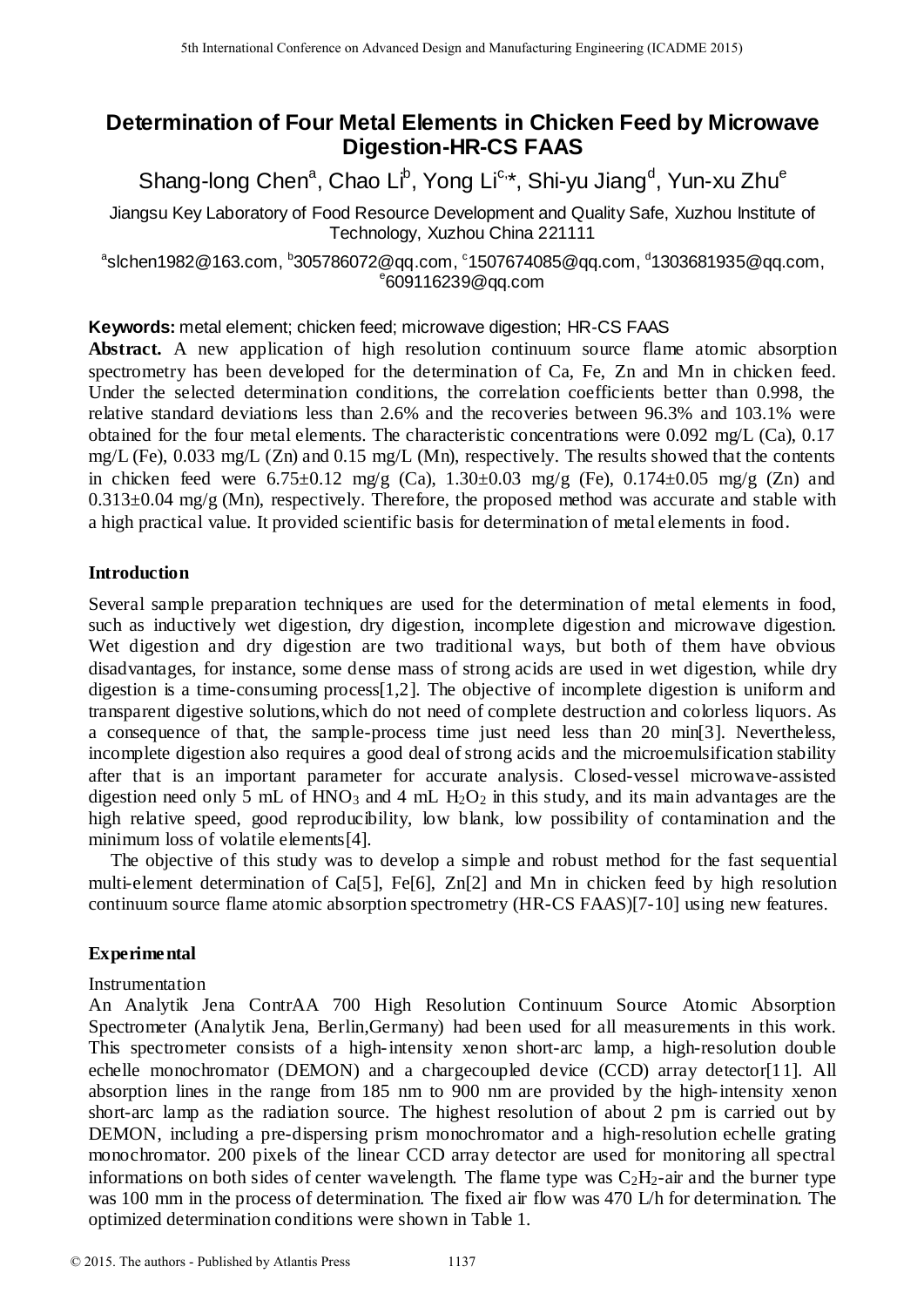Table 1 Determination conditions of HR-CS FAAS

| Element | Wavelength (nm) | Spectr.range | Fuel flow $(L/h)$ | Burner height (mm) |
|---------|-----------------|--------------|-------------------|--------------------|
| Сa      | 422.6728        | 200          |                   |                    |
| Fe      | 248.3270        | 200          | 80                |                    |
| Zn      | 213.8570        | 200          | 90                |                    |
| Mn      | 279.4817        | 200          | 0 <sup>0</sup>    |                    |

Reagents and standards

The reagents were of guaranteed reagent. Ultrapure water with a resistivity of 18.2 M $\Omega$  cm was obtained from a Milli-Q system (Millipore, Billerica, USA). Calibration solutions of Fe, Zn and Mn were prepared in the ultrapure water with  $0.5\%$  (v/v) HNO<sub>3</sub> and  $0.1\%$  (m/m) KCl by serial dilution of the stock solutions with 100 mg/L respectively, that of Ca were prepared in the ultrapure water with 0.5% (v/v) HNO<sub>3</sub>, 1% (m/m) KCl and 0.5% (m/m) La(NO<sub>3</sub>)<sub>3</sub> by serial dilution of the stock solutions with 100 mg/L (National Chemical Reagent Company, Beijing, China). All glasswares were previously soaked overnight in dilute  $HNO<sub>3</sub>$  (5% v/v) for cleaning and were rinsed with abundant ultrapure water prior to avoid contamination.

Microwave digestion

The chicken feed were purchased from a feed store where farmers bought grain for their animals (Xuzhou, China) during 2015 and analyzed of their Ca, Fe, Zn and Mn contents. They were crushed to powder. Approximately a 0.5 g of the crushed sample was preprocessed with 5 mL of  $HNO<sub>3</sub>$  and 2 mL  $H_2O_2$  in the PTFE jar, which was the process of heating to 120 °C for 60 min in an air-ventilated oven. The compound (sample and acids) was digested in the intelligent microwave digestion system (Xin-tuo, Shanghai,China) after adding again 2 mL  $H_2O_2$ . A five stage program (Table 2) with a maximum pressure of 2.0 Mpa was chosen for achieving complete digestion of the crushed sample within the shorter time. The digestive liquor was diluted to 25 mL with the ultrapure water with 0.5% (v/v)  $HNO_3$  and 0.1% (m/m) KCl when its volume was less than 3.0 mL for determination of Fe, Zn and Mn. A 1.00 mL of that sample solution was diluted to 25 mL with the ultrapure water with  $0.5\%$  (v/v) HNO<sub>3</sub>, 1% (m/m) KCl and  $0.5\%$  (m/m) La(NO<sub>3</sub>)<sub>3</sub> for determination of Ca. A blank digest was carried out in the same way. Three independent aboved treatments of the sample were performed for obtaining the average of repetitive determinations of Ca, Fe, Zn and Mn.

| Table 2 Microwave digestion program |                |             |             |
|-------------------------------------|----------------|-------------|-------------|
| <b>Stages</b>                       | Pressure (Mpa) | Hold (min.) | Power $(W)$ |
|                                     | 0.2            | 60          | 500         |
| 2                                   | 0.5            | 60          | 1000        |
| 3                                   | 1.0            | 120         | 1000        |
|                                     | 1.5            | 120         | 1000        |
|                                     | 2.0            | 60          |             |

#### **Results and discussion**

The analytical characteristic data of HR-CS FAAS were shown in Table 3. The calibration curves used to determine of Ca, Fe, Zn and Mn with HR-CS FAAS were built-up by measuring the absorbance of the calibration solutions in the selected determination conditions, as shown in Fig.1.. The correlation coefficients were 0.9992 (Ca), 0.9996 (Fe), 0.9989 (Zn) and 0.9989 (Mn), respectively. The characteristic concentrations were 0.092 mg/L (Ca), 0.17 mg/L (Fe), 0.033 mg/L (Zn) and 0.15 mg/L (Mn), respectively. The relative standard deviations were 2.3% (Ca), 1.9% (Fe), 2.6% (Zn) and 2.1% (Mn), respectively. As can be seen, the proposed method represented one of more sensitive and more reproducibility methodologies for determination of the four metal elements.

The proposed means, using microwave digestion-HR-CS FAAS, had been applied to determination of the four metal elements in chicken feed and was verified through spike recovery tests[12]. The results, obtained as the average of three replicates of each element, were shown in Table 4. The contents in chicken feed were  $6.75 \pm 0.12$  mg/g (Ca),  $1.30 \pm 0.03$  mg/g (Fe),  $0.174 \pm 0.05$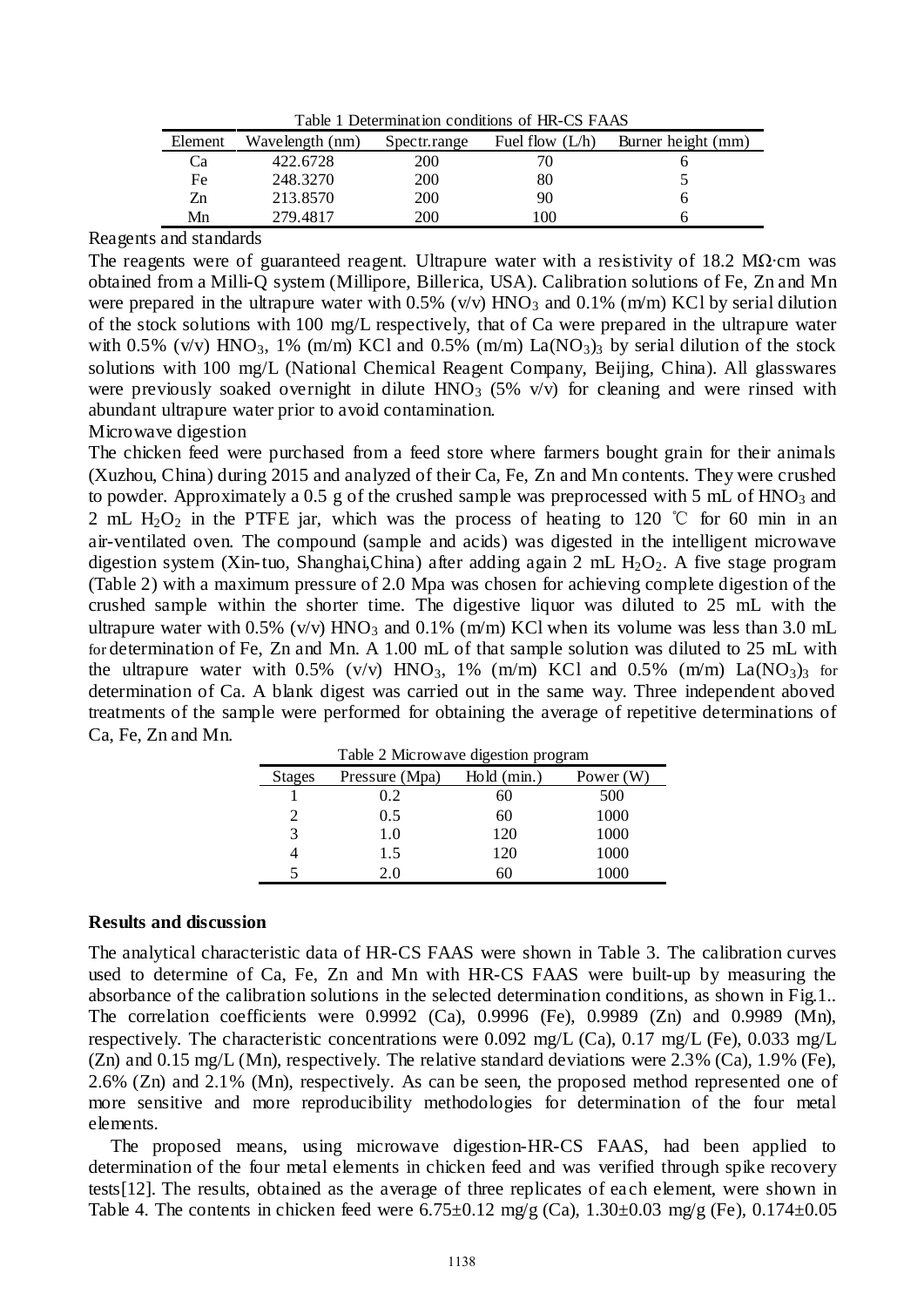mg/g (Zn) and 0.313±0.04 mg/g (Mn), respectively. The recoveries were 103.1±1.9% (Ca), 98.4 $\pm$ 2.3% (Fe), 96.3 $\pm$ 2.9% (Zn) and 97.7 $\pm$ 1.8% (Mn), respectively. Therefore, the proposed method represented one of more accurate methodologies for the determination of the four metal elements.

| Table 3 Analytical characteristic data of HR-CS FAAS |                                                                     |                                       |                                           |                                 |                           |
|------------------------------------------------------|---------------------------------------------------------------------|---------------------------------------|-------------------------------------------|---------------------------------|---------------------------|
| Element                                              | Calibration function<br>$(C \text{ in } mg/L)$                      | Correlation<br>coefficient<br>$(R^2)$ | Characteristic<br>concentration<br>(mg/L) | Concentration<br>range $(mg/L)$ | Precision<br>$(RSD, n=6)$ |
| Ca                                                   | A= $(0.0029893 + 0.0472545 \times c)$<br>$/(1+0.0206515\times c)$   | 0.9992                                | 0.092                                     | $0 \sim 10$                     | 2.3%                      |
| Fe                                                   | $A = (-0.0013854 + 0.0256013 \times c)$<br>$/(1+0.0194315\times c)$ | 0.9996                                | 0.17                                      | $0\sim$ 5                       | 1.9%                      |
| Zn                                                   | $A = (-0.0018482 + 0.1311885 \times c)$<br>$/(1+0.1288429\times c)$ | 0.9989                                | 0.033                                     | $0\sim4$                        | 2.6%                      |
| Mn                                                   | A= $(0.0003392 + 0.0285501 \times c)$<br>$/(1+0.0148045\times c)$   | 0.9989                                | 0.15                                      | $0\sim$ 5                       | 2.1%                      |



Fig.1. Calibration curve.

| Table 4 Determination of Ca, Fe, Zn and Mn in chicken feed and recoveries $(Avg. \pm SD$ of three trials) |  |
|-----------------------------------------------------------------------------------------------------------|--|
|-----------------------------------------------------------------------------------------------------------|--|

| Element | Content $(mg/g)$ | Spiked $(mg/g)$ | Recoveries (%)  |
|---------|------------------|-----------------|-----------------|
| Ca      | $6.75 \pm 0.12$  | 5.0             | $103.1 \pm 1.9$ |
| Fe      | $1.30 \pm 0.03$  | 2.0             | $98.4 \pm 2.3$  |
| Zn      | $0.174 \pm 0.05$ | 0.2             | $96.3 \pm 2.9$  |
| Mn      | $0.313 \pm 0.04$ | (9.5)           | $97.7 + 1.8$    |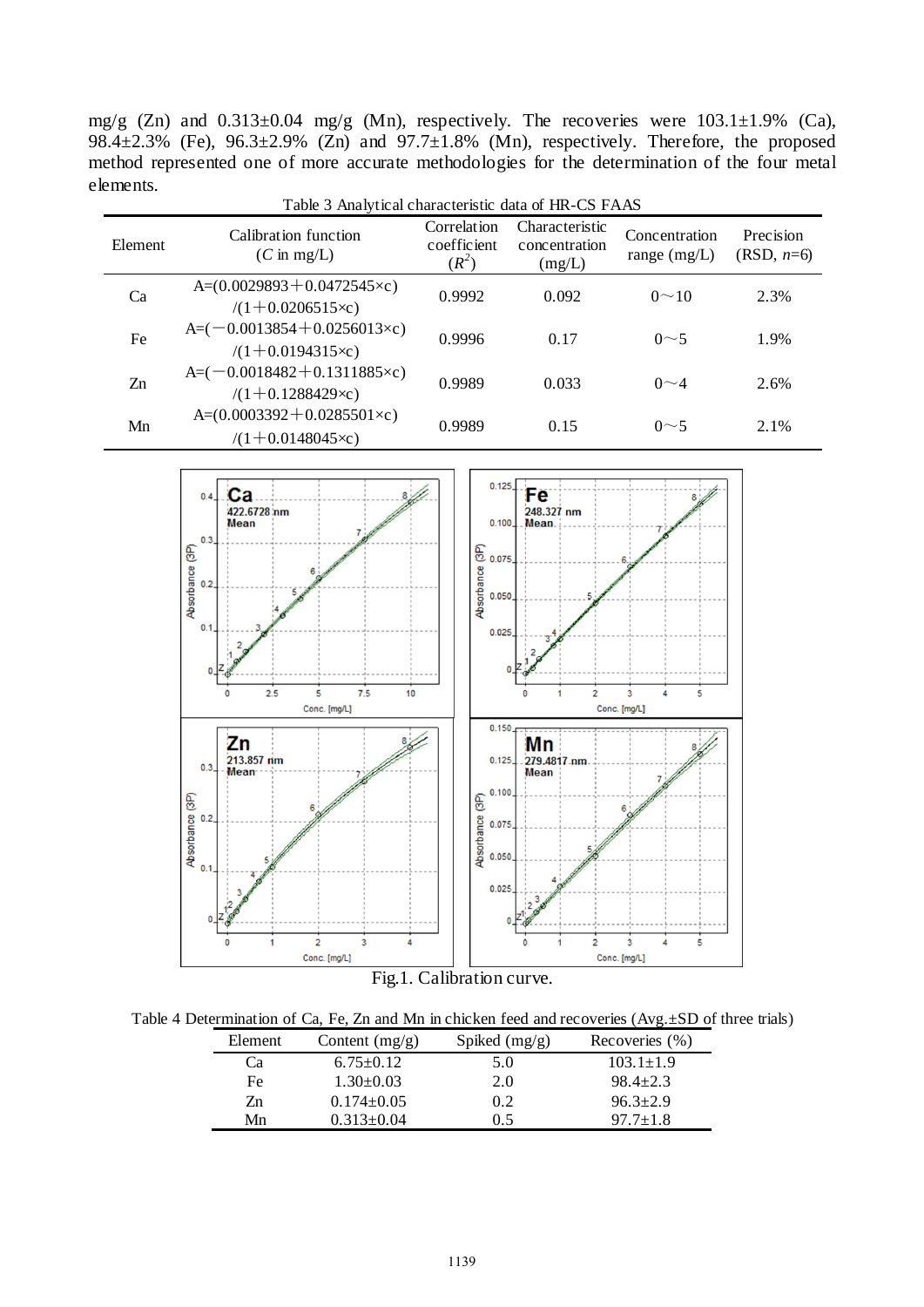# **Conclusions**

The developed means provided a exact and sensitive procedure for the determination of Ca, Fe, Zn and Mn in chicken feed by HR-CS FAAS after microwave digestion. Under the selected determination conditions, the correlation coefficients better than 0.998, the relative standard deviations less than 2.6% and the recoveries between 96.3% and 103.1% were obtained for the four metal elements. The characteristic concentrations were 0.092 mg/L (Ca), 0.17 mg/L (Fe), 0.033 mg/L (Zn) and 0.15 mg/L (Mn), respectively. The results showed that the contents in chicken feed were  $6.75\pm0.12$  mg/g (Ca),  $1.30\pm0.03$  mg/g (Fe),  $0.174\pm0.05$  mg/g (Zn) and  $0.313\pm0.04$  mg/g (Mn), respectively. Low characteristic concentrations, good correlation coefficients and precisions, and high recoveries showed that the proposed method is accuracy, reliability and stability.

## **Acknowledgements**

This work was financially supported by the Open Project Program of Jiangsu Key Laboratory of Food Resource Development and Quality Safety, Xuzhou Institute of Technology (No. SPKF201317) and Spark Plan of China (No. 2013GA690417).

# **References**

[1] Afridi H I, Kazi T G, Arain M B, et al. Determination of cadmium and lead in biological samples by three ultrasonic-based samples treatment procedures followed by electrothermal atomic absorption spectrometry[J]. Journal of AOAC International, 2007, 90(2): 470-478.

[2] Gao S Y. The Determination of Element Content in Burdock by Flame Atomic Absorption Spectrophotometry[J]. Journal of Xuzhou Institute of Technology, 2007, 6(22): 32-35.

[3] LIU L, YU M. Determination of calcium and magnesium in gelatin by noncomplete digestion-flame atomic absortion spectrometry [J]. Metallurgical Analysis, 2004, 5: 015.

[4] REN Ting, ZHAO Li-jiao, ZHONG Ru-gang. Determination of Aluminum in Wheat Flour Food by Microwave Digestion-High Resolution Continuous Source Graphite Furnace Atomic Absorption Spectrometry[J]. Spectroscopy and Spectral Analysis, 2011, 31(12): 3388-3391.

[5] Miao J Z. Technology of Bioaccumulation of Calcium by Submerged Fermentation of Gamoderma Lucidum and Its Analysis[J]. Journal of Xuzhou Institute of Technology, 2005, 5(20): 19-21.

[6] Miao J Z, Lv Z Q. The Study on the Bioenrichment of Iron in G.Lucidum by Deep-submerged Fermentation[J]. Journal of Xuzhou Institute of Technology, 2007, 6(22): 36-39.

[7] ALINE R B, EMILENE M B, CÉLINE L, et al. Method development for the determination of cadmium in fertilizer samples using high-resolution continuum source graphite furnace atomic absorption spectrometry and slurry sampling[J]. Spectrochimica Acta Part B, 2011, 66(7): 529-535.

[8] BAYSAL A, AKMAN S. A practical method for the determination of sulphur in coal samples by high-resolution continuum source flame atomic absorption spectrometry[J]. Talanta, 2011, 85(5): 2662-2665.

[9] OZBEK N, AKMAN S. Method development for the determination of fluorine in toothpaste via molecular absorption of aluminum mono fluoride using a high-resolution continuum source nitrous oxide/acetylene flame atomic absorption spectrophotometer[J]. Talanta, 2012, 94(30): 246-250.

[10] BRANDAO G C, de JESUS R M, da SILVA E G P, et al. Use of slurry sampling for the direct determination of zinc in yogurt by high resolution-continuum source flame atomic absorption spectrometry[J]. Talanta, 2010, 81(4): 1357-1359.

[11] Resano M, Briceño J, Belarra M A. Direct determination of Hg in polymers by solid sampling-graphite furnace atomic absorption spectrometry: a comparison of the performance of line source and continuum source instrumentation[J]. Spectrochimica Acta Part B: Atomic Spectroscopy, 2009, 64(6): 520-529.